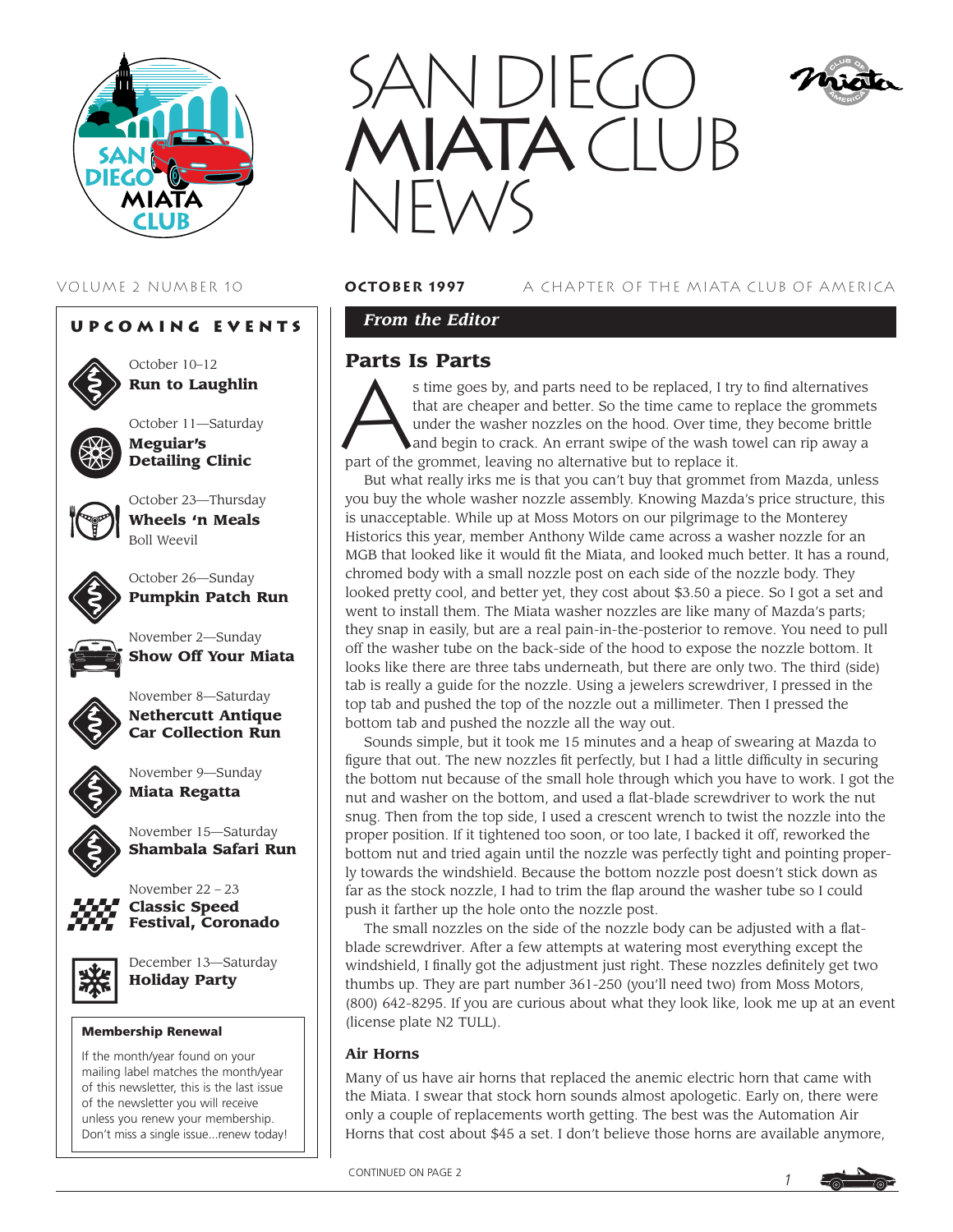#### **From the Editor** CONTINUED FROM PAGE 1

but you can now get a set of David DeNuzzo's Crazy Red Italian (CRI) Air Horns, (916) 454-9816, for \$48. A very good-sounding unit with clear instructions and all the hardware necessary.

My Automation Air Horns finally died, and I was thinking that I was going to have to pay another \$50 for a decent set of horns. But I was told of an alternative that uses the same compressor and horns as CRI horns, and they cost only \$20 from Auto Parts Club, (619) 442-5200 and (619) 294-7620. They don't come with any instructions or hanging brackets, but if you already have a set that is failing, this is a great replacement. If you want the horns but not the hassle of fabricating your own hardware, then the CRI Air Horns are the way to go, and Dave DeNuzzo's customer service is top notch.

# **Shocks**

After about 50,000 to 60,000 miles, the stock shocks need to be replaced. They may "feel" like they are still working properly, but once you install a new set of shocks, you will be surprised how much more crisply the car handles. Shocks degrade at such a slow rate that the change is imperceptible. A very good shock to consider for a decent price is the Tokiko HP. It fits the Miata perfectly and has better valving than the stock shocks. Stranos, (800) 729-1831, sells the Tokiko HP for \$62 a shock, which I believe is roughly the same price as the stock shock. Better product for the same money usually gets my nod.

See you on the twisties... —ROBERT "JTBOB" HOLLAND



**Fifty-eight Miatas! — A record number of Miatas showed up in the Boll Weevil's parking lot to lend support to the MDA.** 

# **Business Directory**

t September's Wheels n'<br>Meals, members voted the include a directory of meals<br>bers' businesses in the b Meals, members voted to include a directory of members' businesses in the back of the new membership roster. There is no charge for a lising in the Business Directory. All members who wish to have their businesses listed in the new roster (which will hopefully be available at the October Wheels n' Meals) please E-mail Stef Gould by October 15th at tomgould@adnc.com or phone her at (619) 297-4272.

Please use the following format when E-mailing your listing:

Type of business, or service The name of your business Your name, followed by your title Address Phone number Web URL or E-mail address

\*Membership rosters will not be mailed, they must be picked up at an event.

#### **Board of Directors**

President MARK BOOTH (619) 670-3789 markb@adnc.com

Vice President RAINER MUELLER (760) 439-0067 Rainer\_Mueller@compuserve.com

Secretary/Events Coordinator NATALIA RISSOLO (619) 287-7582 street@inetworld.net

Treasurer TONY BEECHER (619) 549-6660 beecher@bigfoot.com

Membership "VOODOO" BOB KRUEGER (619) 486-4711 voodoo@miata.net

Autocross STEVE HART (619) 579-9093

Club E-mail Postmaster CINDY PALOMA (619) 534-0969 owner-sd-miata@cs.ucsd.edu

**Newsletter** 

Editor/Webmaster ROBERT "JTBOB" HOLLAND (619) 549-4011 robert@caliban.ucsd.edu

Design and Layout TOM & STEPHANIE GOULD (619) 298-8605 tomgould@adnc.com

#### **Notices**

THE SAN DIEGO MIATA CLUB is an official chapter of the Miata Club of America. We are a nonprofit organization whose purpose is to promote the enjoyment of —and enthusiasm for— the Mazda Miata.

*SAN DIEGO MIATA CLUB NEWS* is the monthly newsletter of the San Diego Miata Club. Use of articles or stories by other MCA chapters is hereby granted, provided proper credit is given.

**Submissions to the newsletter** are welcomed and encouraged. Did you just add a new accessory to your Miata? How about writing a review and submitting it to the newsletter? Where possible, please send your electronic submissions to the newsletter editor, Robert Holland (robert@caliban.ucsd.edu). Submissions can also be faxed to the club's dedicated phone line or mailed to the club's post office box. Submission deadline is the 15th of each month.

**Internet:** The San Diego Miata Club has established a dedicated World Wide Web Home Page at http://mmdshare.ucsd.edu/sdmc.html. The club has also established a members-only electronic mail list for those members with E-mail capability.

Dedicated 24-hour voice/fax phone line: (619) 670-7948

**San Diego Miata Club** P.O. Box 2286 Spring Valley, CA 91979-2286

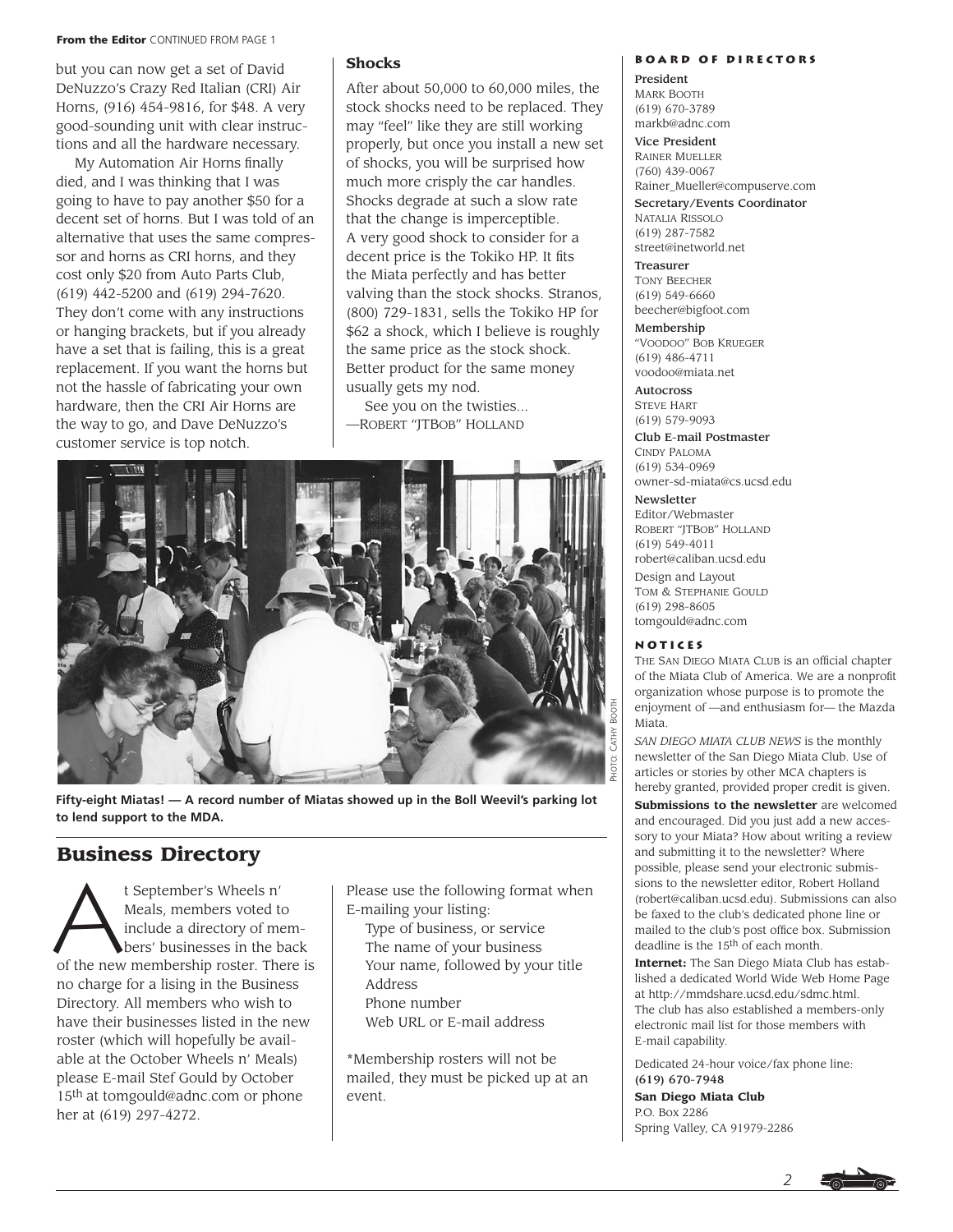# **Meeting Places**

### **Run to Laughlin**

Date: Friday, October 10 (Returning on the 12th)

Time: 9:30 a.m.

Place: North County Fair mall under the large sign parallel to I-15

Run Leader: Art Hamilton (619) 262-1565

E-mail at ahamilton@ucsd.edu

Gambling is not required to have a good time in Laughlin. Art has planned a great road trip over; a run to Oatman (an old gold-mining town) on Saturday and a fun run on old Route 66.

Take off from work Friday and caravan over to Laughlin— or join up with the group later. RSVP to Art and...

*Call now* for reservations: Harrah's Hotel 800-447-8700 at \$55.00 per night.

### **Detailing Clinic with Meguiar's**

Date: Saturday, October 11

Time:  $10:00$  a.m.

Place: Tri-City Paint's classroom 9282 Miramar Road

Event Coordinator: Stef Gould (619) 297-4272

E-mail at tomgould@adnc.com Darrell Baker, Meguiar's sales representative, will lead a hands-on demonstration of the five-step process of how to keep your Miata looking great.

Space is limited— *R.S.V.P. is required for this event.*

## **Wheels 'n Meals at Boll Weevil**

Date: Thursday, October 23 Time: 6:00 p.m.

Place: Boll Weevil, 9330 Clairemont Mesa Blvd. (At Ruffin Rd.), San Diego (619) 571-6225

We already have at least one item for this month's raffle. Members JOHN AND CATHERINE GODDEN have donated Crazy Red Italian Air Horns. Plus, the club logo hat/lapel pins are now available. If you did not pick yours up at the September Wheels 'n Meals (or other event) then come and get'em.

## **Pumpkin Patch Run**

Date: Sunday, October 26 Time: See below Place: See below

Run Leaders: Natalia Rissolo and Jason Moorhead (619) 287-7582

Unfortunately, details for this event were not finalized at press time. When the logistics are all worked out, details will be announced via the club E-mail list. Or telephone Natalia at the number above. Natalia can also be reached via E-mail at: street@inetworld.net. Also, as the event approaches, meeting place and time will be available on the outgoing message of the club info-line, (619) 670-7948. Thank you for your understanding.

## **Show Off Your Miata**

Date: Sunday, November 2

Time: 6 a.m. to 2 p.m.

Place: Qualcomm Stadium parking lot

See story on page 5 of this newsletter.

#### **Nethercutt Collection Joint Run with VROOM and SOCALM**

Date: Saturday, November 8

Time: 9:00 a.m.

Place: IHOP Restaurant, Newhall, I-5, exit Lyons Street

Run Leaders: John and Gerry Conn Bring: Lunch if you don't want fast food in Sylmar (El Pollo Loco, Taco Bell, McDonalds) before the tour which begins at 1:15.

Details: This is a FREE 2-hour guided tour of functional fine art collected by J.B. Nethercutt (Chairman of the Board and founder of Merle Norman Cosmetics) and wife Dorothy who believed that beauty of all types should be preserved, enjoyed and shared. Highlights include antique and classic luxury autos, hood ornaments, and mechanical musical instruments all displayed in elegant surroundings.

The following are NOT allowed: Jeans, shorts, video taping (cameras without flash ok), smoking, and children under 12.

*You must R.S.V.P.* to John and Gerry, E-mail at: connjb@earthlink.net or phone (714) 441-2552 to take part in the tour, we are LIMITED TO THE FIRST 50 that call, however we will maintain a waiting list. We will reconfirm with everyone by November 6<sup>th</sup> and fill in cancellations from the waiting list. Please leave your name, number of people and your phone if you reach our answering machine or house sitter. If you don't make it in the first 50 or don't want to do the tour, you are welcome to do the run—some great roads in the San Gabriels that Steve Murray put us onto when we did this the first time in February of 1996.

### **Shambala Safari Run Joint Run with SOCALM**

Date: Saturday, November 15

Time: 10:00 a.m.

Place: Dennys parking lot off Hwy. 14 & Sand Canyon. (Newhall–Acton area near the 5 & 14)

Run Leader: Kathie McClelland

Cost is \$35.00 per person, a tax deductible donation. *Make checks payable to the Roar Foundation.*

Mail checks no later than October 1st to: Kathie McClelland, P.O. Box 9101, Newport Beach, CA 92658 *Miss the deadline?* Make your own arrangements with: Shambala Preserve, 6867 Soledad Canyon Road, Acton, CA 93510 (805) 268-0380. Bring a camera and your own lunch, a hot food lunch truck will be there. Wear flat comfortable shoes, No shorts and NO PERFUME! *Guests must be over 18.* To caravan part way together, meet in the Denny's parking lot off the 5 at Chapman Ave. in Orange at 8:00 a.m. Angeles Crest Fun Run lead by Paul and Francie Pollock will follow. The day will conclude with an early dinner at Crown City Brewery in Pasadena. Any questions? Contact Kathie at: KMIATACAT@AOL.COM or (714) 644-4345

# **Upcoming National and Regional EVENTS**

May 22-25, 1998 "Moon Over Miata" Golden Gate Getaway '98 Pleasanton Hilton in Pleasanton, Ca. Hosted by: BAMA Room rate: \$73.00 per night Event Registration: \$195 per couple, \$165 solo Events include: Friday Night Wine & Pasta Welcome Dinner, Sunday Awards Banquet, Monday "Getaway" Breakfast, Photo Rallye, Autocross, Funkhana, Fun Run and lots of vendors. Also includes special Saturday Night Dinner Extravaganza: "Evening at Blackhawk" Behring Auto Museum. The finest attire you can pack is encouraged. Registration packets, contact Ken at (510) 484-4174 or E-mail at ken@cdec.com.

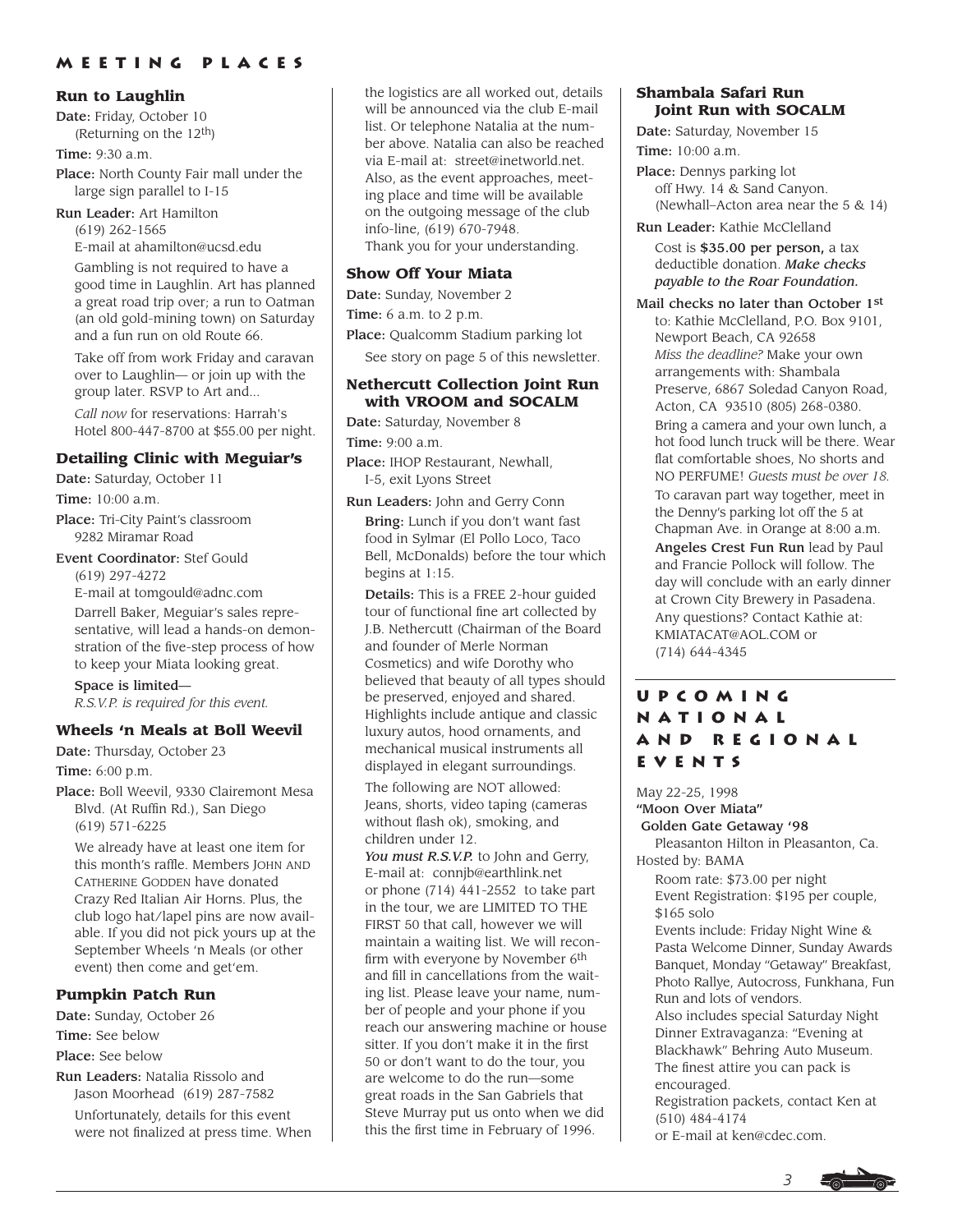

The inaugural Chrysler Classic<br>Speed Festival will take place<br>in Coronado as part of the<br>Holiday Bowl festivities on Speed Festival will take place in Coronado as part of the Holiday Bowl festivities on November 22 and 23, 1997. This racing event is organized by the Historic Motor Sports Association (the folks who bring you the Monterey Historics) and will be one of the special events of the year. The purpose of the event is to encourage restoration, preservation and use of historic sports and racing cars— the cars are the stars in the events sponsored by HMSA.

The CLASSIC SPEED FESTIVAL will be held on the roads and a taxiway at the Naval Air Station on North Island, Coronado. The pit straight (3000 ft) runs along the beach and bay. The back straight is a major taxiway. There are seven turns and the course length is 1.7 miles.

Similar to the MONTEREY HISTORICS, the paddock area will be open to the public; there will be grandstand seating and a vendor area. Food and drink vendor sales will benefit Navy charities. *No food or drink of any kind can be brought into the races!*

There will be six race groups: 1947–1955 sports cars under and over 2000cc, late 50s sports race cars, 50s GT cars, 60s GT cars and Trans-Am cars from '66 to '72.

Gates will open at 7 a.m. both days. On Saturday there will be a practice for each group (9–12 noon). Opening ceremony at 12 noon, followed by qualifying races from 1:30 until 4:30 p.m.

Sunday, practice runs from 9 a.m. to 12 noon. Races begin at 1:30 p.m. and end with the awards ceremony at 6 p.m.

### **Please Order Your Tickets Now**

In order to enter the *Miata-Only Parking Corral,* you will need to buy your race tickets in advance. Once you have purchased your tickets, E-mail Stef Gould at tomgould@adnc.com or phone







(619) 297-4272, and she will add your name to the list for the Corral window stickers. (You will not be able to park in the Corral if you do not have an *advance-purchased* ticket in your possession, even if you do have a window sticker!)

The window stickers will be for Miatas *only*, please don't drive your OTM (Other Than Miata) and expect to park in the Corral. Stef will bring the window stickers to the November 20th Wheels n' Meals.

Advance tickets (order by mail or phone before November 1, 1997) are \$10 for one day (Saturday or Sunday), or \$15 for a two-day combo ticket. A \$3.00 advance-ticket handling fee per order. To order tickets or for additional information contact the Holiday Bowl Offices at (619) 283-5808. The gate price is \$12 per day.

#### **Miata Club Party — Sunday**

Wally Stevens, member of both the SAN DIEGO MIATA CLUB and SOCALM, has invited members of Miata clubs to a pot-luck open house on Sunday after the CLASSIC SPEED FESTIVAL. Wally's home is very near the gate to the North Island Naval Air Station. You will be able to drop off your contribution for the pot-luck (in coolers, please) before the races. You will also be able to pick up your Corral sticker for Miata-only parking at his house (however if you are going to the FESTIVAL both days you will need to pick up your Corral sticker from Stef). Details of the party will be announced in November's newsletter. —STEF GOULD

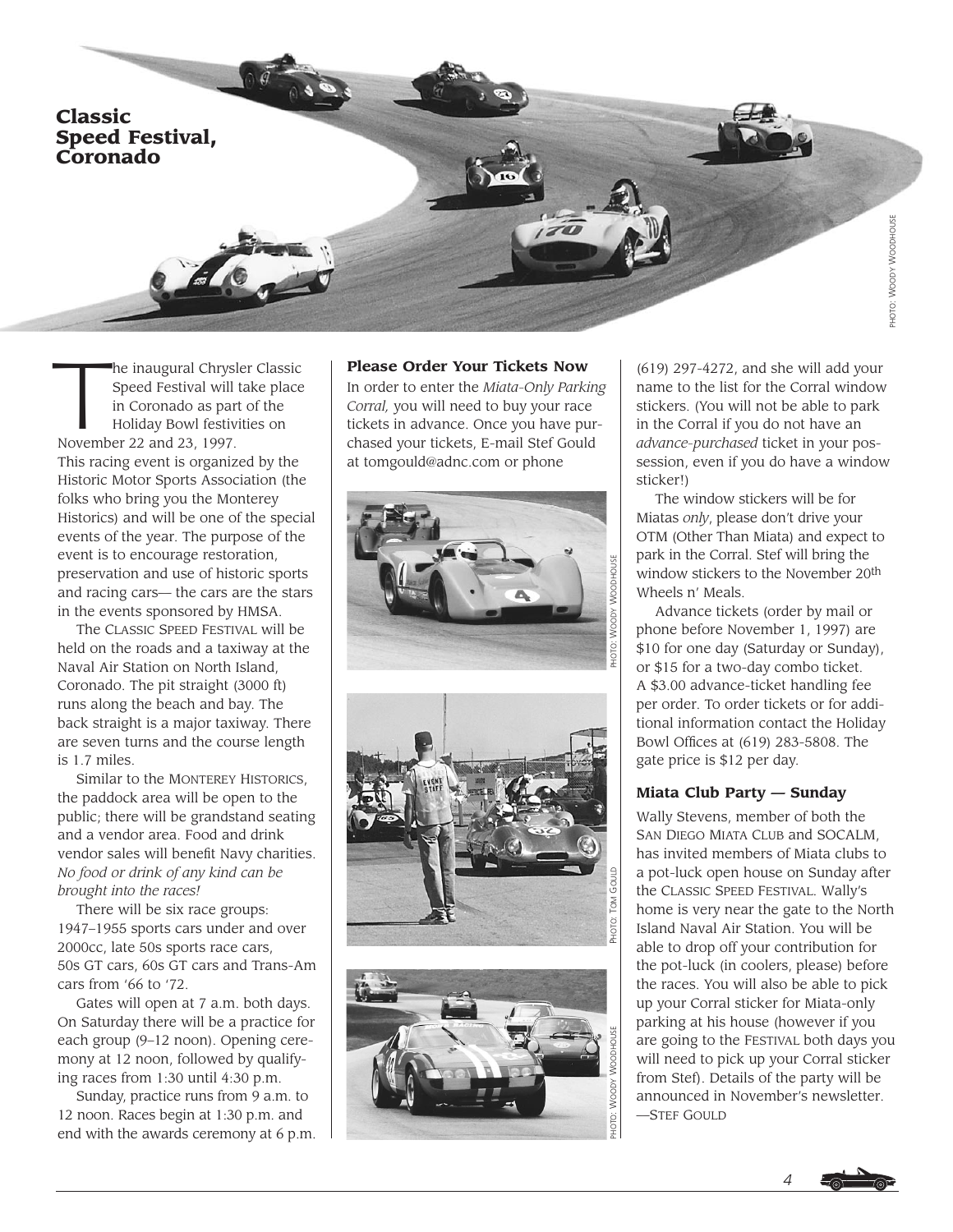# **Tires Technology**

Example 20011101083<br>
Ray, here's the low-down on<br>
ride quality: A recent issue<br>
of Motor Trend (or was it<br>
Car and Driver) magazine ride quality: A recent issue of *Motor Trend* (or was it *Car and Driver*) magazine did a test between 14, 15, 16, and 17 inch tires on a Honda Civic (which uses the same sizes as a Miata). They reported on everything from ride to skidpad rating.

Their findings were counterintuitive and inconsistent for a few reasons.

Ride: The 15s rode the worst, the 16s rode the best, the 17s were no



worse than the 14s. Reason—although the 15, 16, 17 were all the same tire (Dunlop SP8000) they

were made in different factories in different countries. The 15s probably had 2 plies of polyester in the sidewall while the 16, 17 probably had 1 ply of rayon.

Handling: (I won't mention the 14s) The 15s and 17s were close, but if the alignment were set up for it, the 17s should be much better (The shorter sidewall makes it react much more to camber changes.) The 16s were a little below the 17s but the wheels were a half inch narrower (7.0 inches) than the 17's 7.5 inches.

Joe Jordan with 205/40ZR17 Proxes T1 on his Miata thinks they ride smoother than the 215/40ZR16 T1 on my Miata.

#### **More...**

A while ago, on the E-mail list, I had said my 215/40ZR16 tires didn't ride any worse than my old 185/60R14's. None of your responses seemed like I convinced you of that.

I thought about it a little more and I have an explanation: One would think a shorter sidewall would ride stiffer. However, this assumes the two sidewalls have the same spring rate which they don't. A shorter sidewall has inherently better transient response therefore it does not have to be as stiff. A taller sidewall has inherently slower transient response. Therefore the tire with the taller sidewall has to be made stiffer to have the same yaw response as the tire with the shorter sidewall. Of course a shorter sidewall cannot

absorb larger road irregularities as well as a taller one. So as long as the irregularities are small, my size tires may provide a smoother ride. As the irregularities get bigger, the shorter sidewall does not have the same envelopability of the taller sidewall. The perfect size would have a good balance between transient response (lateral stiffness) and ride quality (vertical stiffness). Another way to look at it is this: if you have two springs, one 10-inches and one 5-inches long, is the 5-inch spring stiffer? Not necessarily, it depends on the spring rate. If both have the same spring rate (say 500 lbs per inch) , and you put 500 lbs on them , they will both compress one inch—essentially they will react the same (same ride quality). If you put 1000 lbs. on them, they will feel the same (and compress the same amount). If you put 3000 lbs. on them, the shorter spring will 'bottom out' while the taller one will be able to handle the load. Have I convinced anyone of the possibility that a 40 series tire can ride as well as a 60 series tire? The stiffness of the sidewall can be varied many ways: height of the ply turn up, addition of a steel side ply, number of sidewall plies (one or two), material of plies (polyester or rayon), cord ends per inch, diameter of cord, cord angle, etc. —KEVIN LAKKIS

[Toyo's web site (www.Toyo.com) has more information on tire technology.] —ed.

# **Show Off Your Miata**

Date: Sunday, November 2 Time: 6 a.m. to 2 p.m.

A monthly AUTO SWAP MEET is held at the "Qualcomm Stadium at the Jack Murphy Sports Complex" parking lot. In November the swap meet will feature foreign cars and a foreign car show.

Pre-registration for the show is \$10.00 per car (\$15 gate registration), which includes two admissions to the swap meet (normal admission to the swap meet is \$5.00, your cost to show your car is actually nothing if you figure two admissions to get into the swap meet).

Member Phil Daoust extends an invitation to all members to join him for a SAN DIEGO MIATA CLUB presence at this event. He plans to have the club banner and to give out our maps and recruiting cards. Drive your Miata, bring a folding chair, hang out and have some fun.

There is an SCCA autocross race day scheduled on November 2 as well, so you can show your car, and walk over to observe our members autocrossing.

If you plan to participate go ahead and pre-register and please let Phil or Stef know. We are arranging for adjacent spots and need to know how many places to request.

For more information contact the event directly at (619) 484-9342, or view their website http://www.carsnet.com Stef Gould at tomgould@adnc.com

phone at (619) 297-4272 Phil Daoust at BEARSCHILI@aol.com

or phone at (760) 789-7416.



# **Autocross at the Murph**

The following autocross events take place in the "Qualcomm Stadium at the Jack Murphy Sports Complex" parking lot. The schedule is still being called tentative.

| Saturday, November 1 practice day      |  |
|----------------------------------------|--|
|                                        |  |
| Sunday, November 23 race day           |  |
| Saturday, December 13 practice or race |  |
| Autocross information sources:         |  |

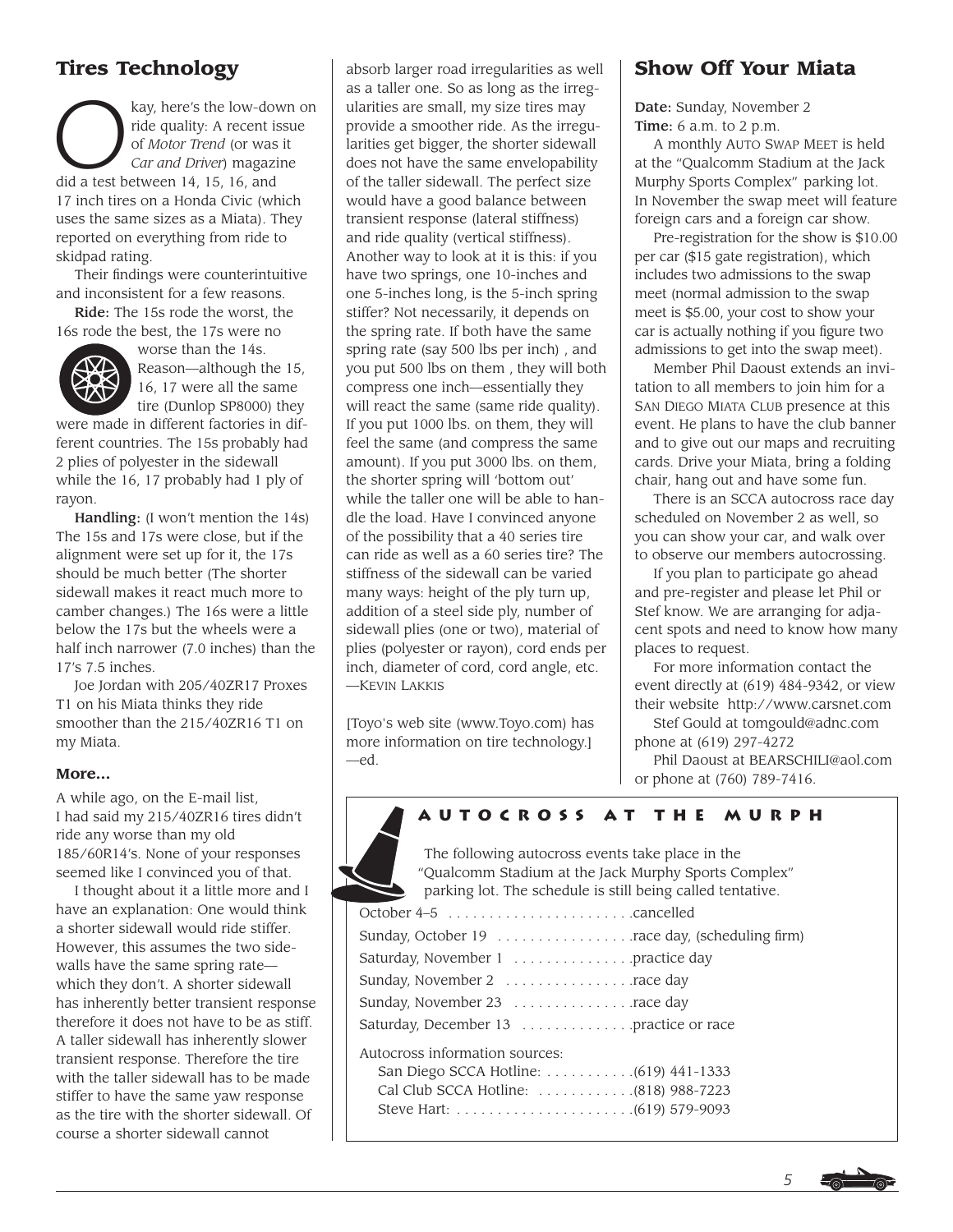

# **Stone Cold Run**

September 20, 1997 September 20, 1997<br>
hirty Miatas assembled at the<br>
Sorrento Valley/Mira Mesa<br>
Boulevard junction at the 805<br>
freeway. Scattered clouds Sorrento Valley/Mira Mesa Boulevard junction at the 805 freeway. Scattered clouds gave way to clear skies as we rolled out, led by STEF GOULD. The purpose was a run in the western North County, from Fairbanks Ranch and Rancho Santa Fe fairways to Elfin Forest chicken farms; the excuse was a microbrewery in San Marcos. New members coming along were MIMI and JAY DONNELLY, LEN GARTH, NEAL HOWLAND, JOHN NEUMANN and friend Greg. Longtime members ALAN and ALECIA SILVER made their first run with the club. BRIAN GOODWIN stopped by to explain why he couldn't make the run—he had only ten percent of his front bar chassis mount left (a weak point in a Miata compounded by running heavier sway bars) and was waiting for beefed-up replacement brackets from Mazda Performance to arrive before he felt safe to drive. Also present were SDMC people KEN BARTON with friend Randy, MARK BOOTH and his friend Rick, PHIL DAOUST, JULI and BOB DAVIS, KEN EVORY, ART HAMILTON, "JT"BOB HOLLAND, BARI and BILL HYDE and their son, Sheldon (in his own Miata), ANNA and CRAIG JAMESON (who brought along a photo of our youngest member— Evan, born August 31st). CYNTHIA JONES with her friend Ken, ED and MICHELLE LANGMAID, FRED LERNER, DIANE LONG, JOHN MAGINNIS and his friend Noelle,



ELLIOT SHEV, FRANK SHINE and STEPHEN DELONGE, O.D. SMITH, LOU STARK and friend Jim, RICH TAYLOR, MIKE THOMAS, and STEVE and LAURIE WAID. Running sweep were RAINER and MARIANNE MUELLER.

Sorrento Valley Road's office/industrial parkway gave way to El Camino Real's bedroom and commercial development. San Dieguito Road took us through horse farms and Fairbanks Ranch, along the edge of Rancho Santa Fe to the Del Dios Highway and the shores of Lake Hodges. A turn this side of Escondido, and we were on countryside rural roads: Harmony Grove, Elfin Forest and Questhaven Roads, through the burned-over hills of last year's fires, part of the devastation that cost Ruth and Lou Stark's house, now just a few months from a completed rebuild.

The next stretch, more urbanized as we approached San Marcos and Vista, was interrupted by a pit stop (honest, the parking lot was deserted a week ago, and also two days before). Next was a country road, Buena Creek, taking us back to Deer Springs Road and



up familiar Club run-roads past the Welk resort to a loop around Gopher Canyon and Camino del Rey. We backtracked to Deer Springs and on down to Marieta's Restaurant on San Marcos Boulevard, where about 40 hungry Miata drivers were joined for lunch by late arrivals CATHY BOOTH, DEBBIE and BOB LLEWELLYN, and new member BRIAN BEEZLEY. After lunch some of us moved on to the nearby Stone Microbrewery. A group of microbrewery macroenthusiasts were also stopping by on a sudsy circular run to several breweries—luckily for all concerned, by bus. Our group stayed on for a more discreet taste of the three Stone brews and a tour.

—TOM GOULD

# **1999 Miata Raffle**

Rick de La Fuente, the parts department manager at Conroe Mazda\* is finalizing plans with Gary Fischman of Miata.net to raffle a new 1999 Miata. The raffle will benefit the Cystic Fibrosis Foundation.

Details of the raffle will be announced in the up-coming issue of *Miata Magazine* and in next month's newsletter.

\*Rick at Conroe Mazda, in Conroe, Texas, (800) 9-CONROE, sells Mazda parts at a 20% discount, he also offers varying discounts on Brainstorm, Moss Motors and MM Marketing products.

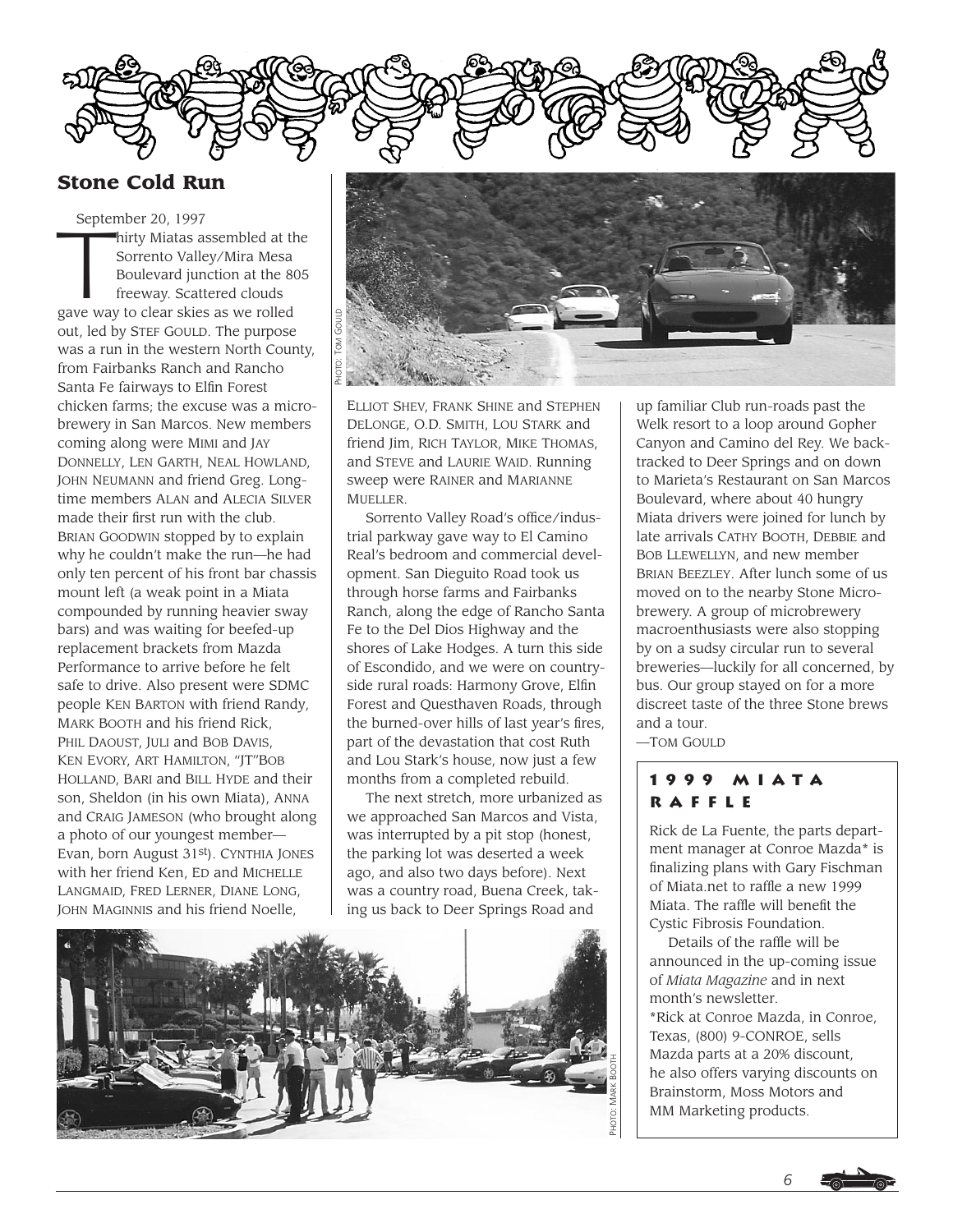# **Brace Your Early Miata for Better Handling**

 $\overline{\phantom{a}}$ n November 1994, I made a rare good move and purchased a '90 base model Miata which had been meticulously cared for by the previous owner. It had been over 20 years since I had a rag-top sports car and had had an itch for a Miata since they came



out in 1989. The more I drove the Miata, the more I loved it. It's the best sports car I've ever had for

driving fun (and this includes Alfa Romeo, MGs, Triumph, Volvo P1800, and Porsche). Fine handling and even reliable (not a common trait in some of the above).

From the *Miata Magazine,* I learned that for the '94 and subsequent models of the Miata, braces were incorporated to the chassis which improved the handling and feel of the car and that aftermarket braces were available to modify the '90 through '93 models. In early 1995, from the ads in the *Miata Magazine,* I ordered front and rear subframe braces and a rear cockpit brace. They were installed in a couple of hours with the help of a friend who had an auto repair shop. No welding—just bolts.

There was a definite improvement. There is a more solid feel and a better sense of handling control. There was also a substantial reduction in the vibration at about 65 mph which I understand is common in the earlier models. The cockpit brace and the front subframe brace were ordered from Brain-Storm Products and the rear subframe brace was the Technosports Track Bar ordered from Performance Buyers Club. Similar products are also available from other suppliers with ads in the *Miata Magazine*. The total cost for me was about \$260.00. The braces were well-made and easy to install. An already great handling car made even better!

—BILL BARBOUR



**The lapel/hat pins are here—The club logo in three Miata colors: red, white and blue— \$3 each. See Mark at any event.**

# **Scattered Fallout from Steve & Frank**

ey, Miataphiles...We grinned<br>for a long time after reading<br>the following obituary. (No,<br>we're NOT usually into this for a long time after reading the following obituary. (No, we're NOT usually into this kinda thing!) However, when our time is up, we want to go in the style that this man went in...

The following is from the *San Diego Union-Tribune,* Monday, August 11, 1997, page B-5, Obituaries section:

# **Gerald S. Wright, 95; Antique-Car Enthusiast**

By Tanya Rodrigues, intern. Gerald Stafford Wright's life was a passion-filled ride. Mr. Wright, an antiquecar enthusiast, died Thursday at the age of 95. The afternoon before he suffered a stroke on August 3, he and Grace, his wife of 45 years, took their usual Sunday drive in their bright red Miata convertible from Mission Hills to Fiesta Island. Two days before, he continued to amaze friends and family with his other hobby—working out at the YMCA. He liked to lift light weights, walk a half-mile on the track and take steam baths. But cars were his true love.

One of his 16 grandchildren, Kathleen Doucette, remembers a Fourth of July in the 1960's when she sat beside him in Coronado's annual holiday parade. She can still hear the Model-T's deep horn and feel the warmth of that sunny day. Most of all, she recalls the sparkle in her grandfather's eyes. "He was having a ball," she said. "He was sharing something he enjoyed."

With painstaking attention to detail and authenticity, Mr. Wright restored myriad antique automobiles in his lifetime, including a 1932 Duesenberg and a 1930 English Invicta. He was past president of the Convair Sports Car Club, the San Diego Horseless Carriage Club, San Diego MGT Register, and the San Diego Region of the Antique Automobile Club of America (AACA).

For 12 years, he was on AACA's board of directors. A charter member of Fallbrook's Vintage Car Club, Mr. Wright also helped establish the Phoenix Metro Region AACA.

At times, he owned as many as 26 antique cars. In recent years, the

Wrights sold many of them. Yet Mr. Wright continued restoring automobiles with car-club friends, calling themselves the "Tuesday Lunch Bunch." Grandchildren and great-grandchildren reveled in watching races between Mr. and Mrs. Wright in their "his-and-her" Jaguars, said Elaine Draper, his stepdaughter. The couple often wore authentic outfits, matching the year of their car.

The son of a Presbyterian minister, Mr. Wright moved to San Diego in 1942 from Columbus, Ohio, where he was an educator. In San Diego, the Ohio State University graduate became an engineer for Consolidated Air, now General Dynamics. He retired in 1968. A shy man, Mr. Wright's "sparkle" had a mischievous turn. His grandchildren and, later, great-grandchildren would fight to sit beside him during meals, said Doucette. He would make them giggle and generally misbehave, prompting their parents' admonishment. "Grandpa made me do it," the kids would answer, but Mr. Wright would pretend innocence, recalls Draper, who lives in Hawaii. Besides his wife and stepdaughter, Mr. Wright is survived by a son, William Wright of Santa Rosa; a stepson, Dwayne Swearengin of Sierra Vista, Arizona; a daughter, Jean Anne Grossman of Columbus, Ohio; 16 grandchildren; 12 great-grandchildren; and two great-great-grandchildren.

Mr. Wright will be buried at Glen Abbey in Bonita. His Miata will lead the funeral procession, said Draper. "It will take one last ride with him."

What can we say...but, "keep the top down!"

— FRANK SHINE & STEPHEN DELONGE

# **Concours d'Elegance**

## **Newport Beach**

October 5—Sunday, 10 a.m.–4 p.m. \$20 – includes parking and program Pelican Hill Golf Club Practice Range (714) 720-5381

## **San Diego**

October 19—Sunday, 9 a.m.–4 p.m.  $$15$  – advance,  $$20$  – gate Torrey Pines Golf Course

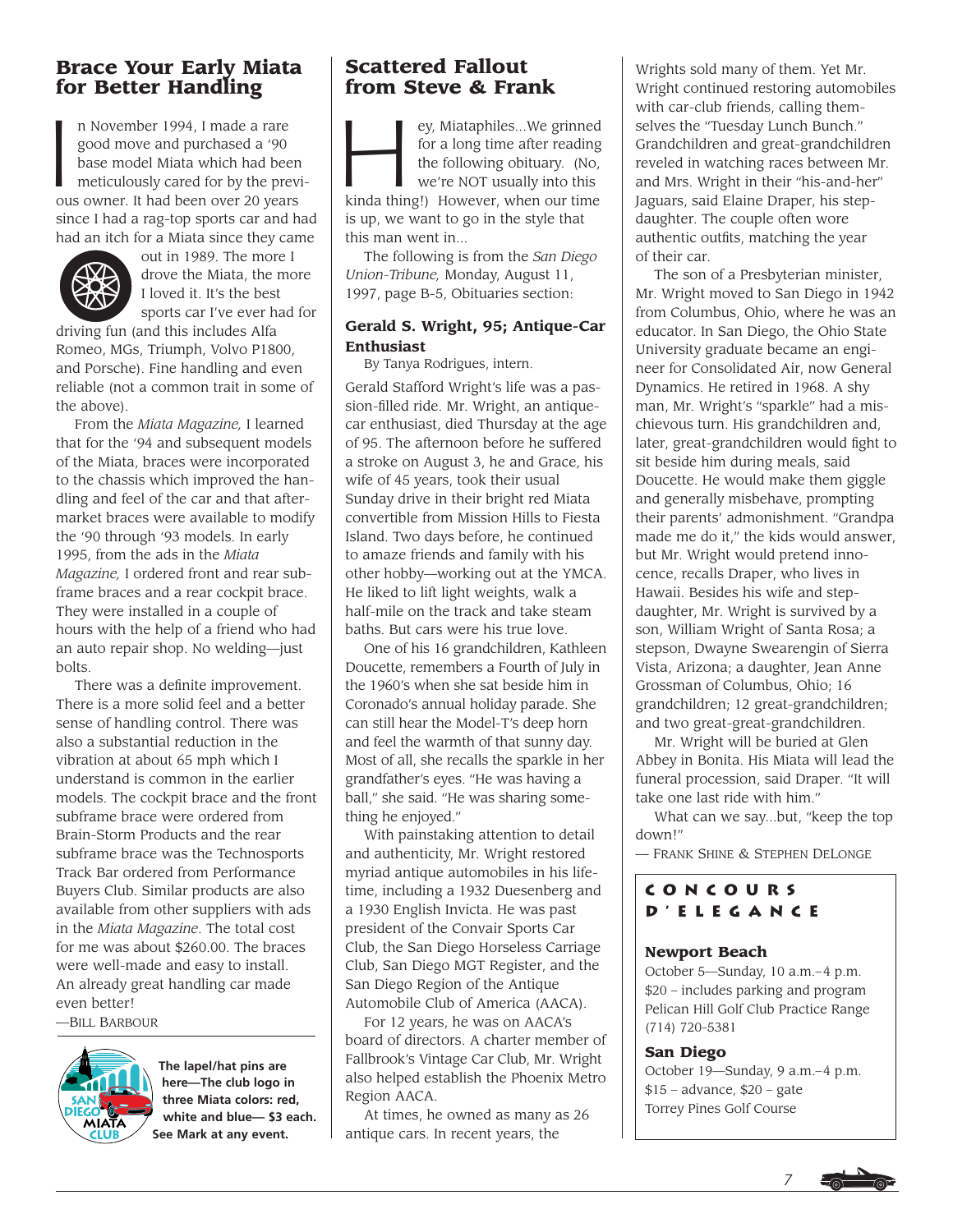

# **Member Profile**

ED AND MICHELLE LANGMAID AND MARILYN

We welcome the opportunity to introduce our family into the larger family of Miata owners. First there's Marilyn, our 2.5 year old. Marilyn is bright and fun-loving. Marilyn likes to go with us everywhere. Marilyn (Merlot) is our Miata. We adopted her on August 20. She takes Ed from Tierrasanta to Rancho Bernardo where he works at GDE Systems as the Manager of Health and Safety. We are looking for Software Engineers so if you know of anyone wanting to work at a great company, call Ed. (There's a reward.)

Michelle works at a large, stuffy law firm downtown. No, she is not a lawyer!! She works in an area that you really don't care to know about. Trust me. Michelle loves to cook and would like to ride in the left seat of Marilyn more often. Okay, so she has driven it once. But she'll get more chances. At least that is what Ed said when she paid the down payment.

Our hobbies include, but are not limited to, or listed in any particular order (Michelle's legal phraseology): Raising and selling Lady Gouldian finches for fun and profit, Tai Chi, photography · hiking, camping and 4-Wheeling, skiing (downhill and cross country), rock climbing, socializing with friends and having fun.

That's why we joined the Miata club. No, not for 4-wheeling, at least until a few modifications are made to Marilyn, but for socializing and having fun. We like to drive places topless. Ed used to have a Datsun Roadster and Michelle a TR6.

We learned quite a bit about Miatas before adopting Marilyn. The Internet was a good source for information. We learned what to look for in a used Miata, how to protect her, how to fold

the boot, how much to pay and what the SD Miata Club was doing.

Once informed of our adoption, one friend (a physician) added other comments:

- 1. The insensitive attitude of the IRS re: Marilyn's deduction potential.
- 2. She will be easy to take to audits.
- 3. Maybe a physician can find the proper growth hormone because she looks small.
- 4. Her purple color is probably a lactic intolerance, so stop giving her milk. Try something with more pep and explosive power.
- 5. Frequently baby sitters will be hard to find and she will have to go along.
- 6. There will be sibling rivalry because she has such a sturdy brother. (our Explorer)
- 7. Make sure to have her vision checked early so she won't run into things.— Well, we thought it was funny.

Anyway, we look forward to being a part of the Miata group and hope to see all of you real soon.

*To be included in our on-going series of Member Profiles, write a short (200–300 word) introduction and mail (or E-mail) it with a photo (your face should be large enough to be recognized) to the Club P.O. Box or give it to a board member at an event. — Your photo will be returned.*

# **New Members!**

The following are the new members since the last newsletter:

**Hanni Andersen**

Carlsbad 1996 Red

**Brian Beezley** San Marcos 1996 Red R

**Tom S. Blood** Alpine 1990 White B

**Dick & PJ Carlson** Kansas City, MO 1992 Silver A

**Jay & Mimi Donnelly** San Diego 1992 Black C

**Skip Elmore** El Cajon 1993 Black

**David & Helen Knoll** Jamul 1990 Red A

**Ed & Michelle Langmaid** San Diego 1995 M (Merlot)

**Andrew Laurence** Newport Beach 1991 Red B

**Ellen & Brooks Nantker** Escondido 1994 Laguna Blue A

**Elaine Rinner Singer** San Diego 1997 Black

**Jean Terio & John Neumann** San Diego 1994 White B

**Evan Craig Jameson** Birthdate: August 31, 1997 19" long, 7 lbs. 4 oz. *Congratulations to Anna and Craig!*

The following members have renewed since the last newsletter:

**Ms. Lou Borja Brenda Kay Elliot & Barb Shev Mandy Simpson**

There are now 165 memberships consisting of 248 members.